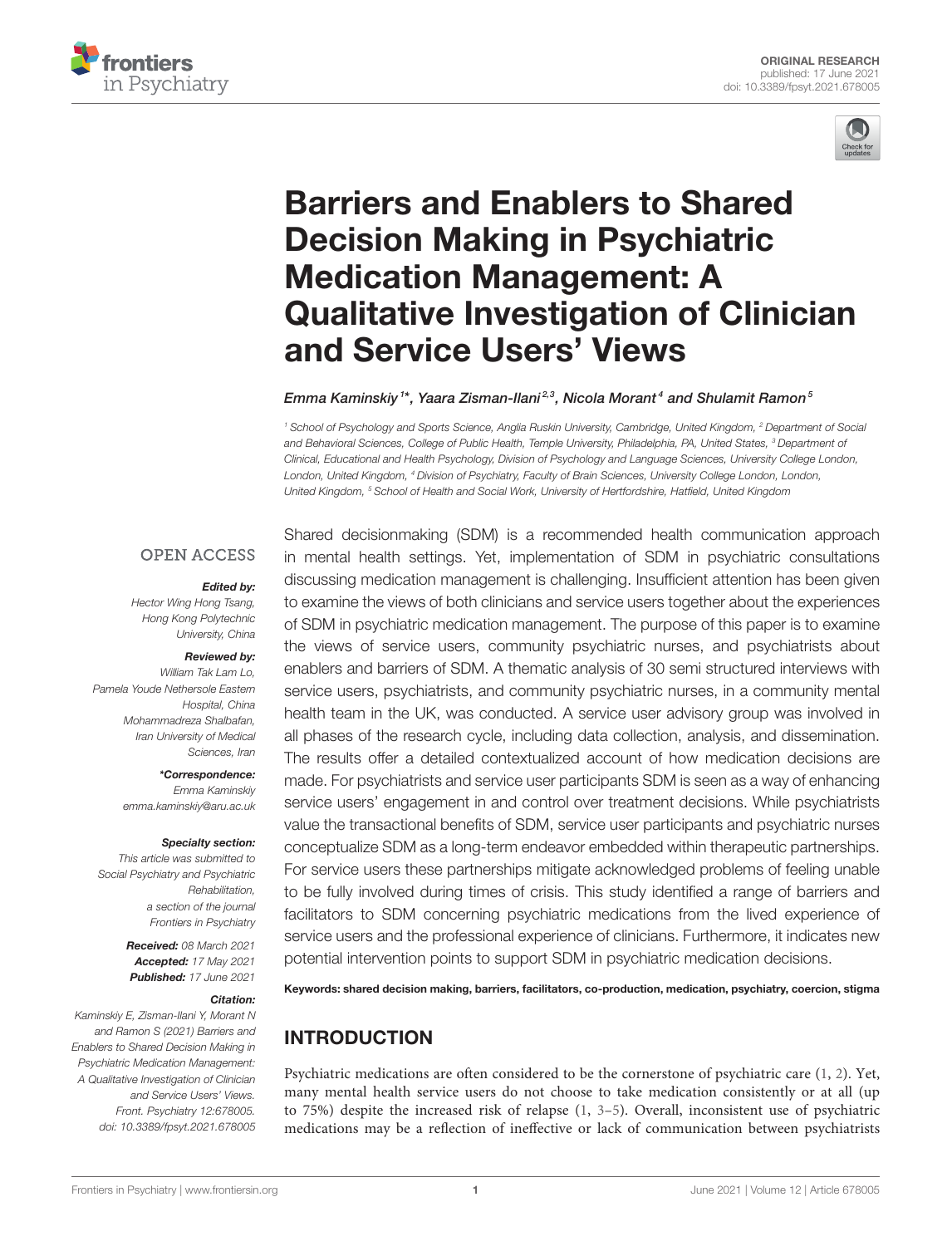and their patients regarding the harms and benefits of the medications, the range of options and varying side effects, and how psychiatric medications can facilitate recovery [\(6\)](#page-7-4). Inconsistent use of psychiatric medications is associated with mental health services disengagement, frequent emergency department visits, hospitalizations, and more-severe symptoms over time [\(3,](#page-7-2) [7\)](#page-7-5).

Shared decision making (SDM) is a recommended healthcare communication practice, with the potential to improve treatment decisions and health outcomes [\(8,](#page-7-6) [9\)](#page-7-7). In an SDM process the emphasis is on the patient as a person, taking into account patient's preferences, needs, beliefs, and concerns about etiology and treatment, and incorporating patients' experiential knowledge. SDM can also promote the person's involvement in their care, services engagement and treatment adherence [\(8,](#page-7-6) [10\)](#page-7-8). In mental health care, SDM has been also associated with to promotion of self-determination, self-directed care, and the personal recovery approach, dominant across most health care systems in the Europe and Anglophone countries [\(11,](#page-8-0) [12\)](#page-8-1). SDM is viewed as an ethical imperative across mental health systems globally [\(13\)](#page-8-2). In the UK, SDM has been embedded in policy and practice guidelines for the last two decades and forms part of statutory requirements and training among mental health practitioners [\(14\)](#page-8-3). SDM can lead to reduction in stigma and increased involvement [\(15\)](#page-8-4) and recovery outcomes, such as improved quality of life and symptom severity [\(16\)](#page-8-5) and patient autonomy [\(17\)](#page-8-6).

Although the promise of SDM in mental health has discussed widely the evidence base remains weak and cultural barriers to implementation appear paramount [\(18](#page-8-7)[–20\)](#page-8-8). Service users often express desire to be involved in decisions and prefer SDM to other models of patient participation [\(11,](#page-8-0) [21–](#page-8-9)[23\)](#page-8-10), yet they often report lack of sufficient antipsychotics decisionmaking involvement and knowledge about antipsychotics risks and benefits [\(6,](#page-7-4) [24\)](#page-8-11). Often concerns are expressed about the competence of service users to be involved due to issues of decisional capacity and insight, along with common misconceptions that is it already happening, and that not all patients want SDM [\(25](#page-8-12)[–27\)](#page-8-13).

Research into how SDM happens in meetings for psychiatric medication management have found that psychiatrist often employ persuasion in encounters with service users, and concerns about adverse effects are often ignored [\(28,](#page-8-14) [29\)](#page-8-15). Clinicians, especially psychiatric care providers, often struggle with using SDM in psychiatric medication decisions as SDM is often perceived to involve risk for clinicians, such as liability or making clinical errors [\(30\)](#page-8-16). Yet, little research exists about cultural and structural enablers and barriers in these settings. In addition, the views of practitioners and service users taken together are rarely reported yet offer important insights into areas of divergence in views [\(18\)](#page-8-7).

The purpose of the present qualitative study is to address these knowledge gaps and explore cultural and structural barriers and enables of SDM in psychiatric medication management from the point of view of services users and clinicians in a UK community mental health setting.

# METHOD

# Setting and Recruitment

Participants were recruited from a community mental health team (CMHT) that provided care to people with serious mental illness (SMI) in the Eastern region of England, UK. Recruitment was conducted via key workers in the CMHT and leaflets were distributed in the local outpatient clinic.

# **Ethics**

Ethical permission was obtained from an NHS research ethics committee (#10-H0311-58) and all participants gave full informed written consent. A broad inclusion criteria was used to include all psychiatrists, mental health nursing staff, and adult service users receiving services from the CMHT at the time of study. People with a lack of capacity to give informed consent and inadequate knowledge of English language were excluded and diagnosis was not considered in the inclusion criteria. Service user participants received £10 GBP as a token of thanks and to reimburse for any travel expenses accrued. Staff did not receive any reimbursement for participation.

# Interviews and Data Collection: A Co-Produced Effort

A project advisory group [consisting of three mental health service users, a community psychiatric nurse (CPN), and one carer] contributed to the development of the interview guide, study design, data collection and analysis. The interview guides for both practitioner and service user interview schedules comprised of three sections: (1) general background questions relevant to the topic (e.g., details of content of recent meetings) (2) participants' views and experiences of involving service users in decision making about psychiatric medication (3) discussion of recent memorable successful and unsuccessful meetings where medication was reviewed (e.g., "what was it about this meeting that particularly stood out for you as being successful/unsuccessful?"). This style of questioning is known to assist accessing more subtle views, less likely to be retrieved along a more general line of questioning. Interviews lasted between 45 and 75 min. Service user interviews were undertaken by the lead researcher (EK), alongside co-researchers (service user members of the advisory group). Clinician interviews were undertaken by a sole interviewer (EK). All interviews were audio recorded and transcribed using standard conventions, and subsequently imported into the qualitative analysis software tool, N Vivo (Version 10).

# A Collaborative Data Analysis

We used an inductively oriented thematic analysis aiming for a rich description of the entire data set and focusing on meaning and lived experience of the phenomenon [\(31\)](#page-8-17). Including co-researchers in analysis supported this goal and offered particular benefits [\(32\)](#page-8-18). Best practice guidelines were conformed to ensuring a transparent and deliberate process for coproduced knowledge [\(32,](#page-8-18) [33\)](#page-8-19).

A collaborative two stage approach was adopted. During stage one the first author coded all interview transcripts and a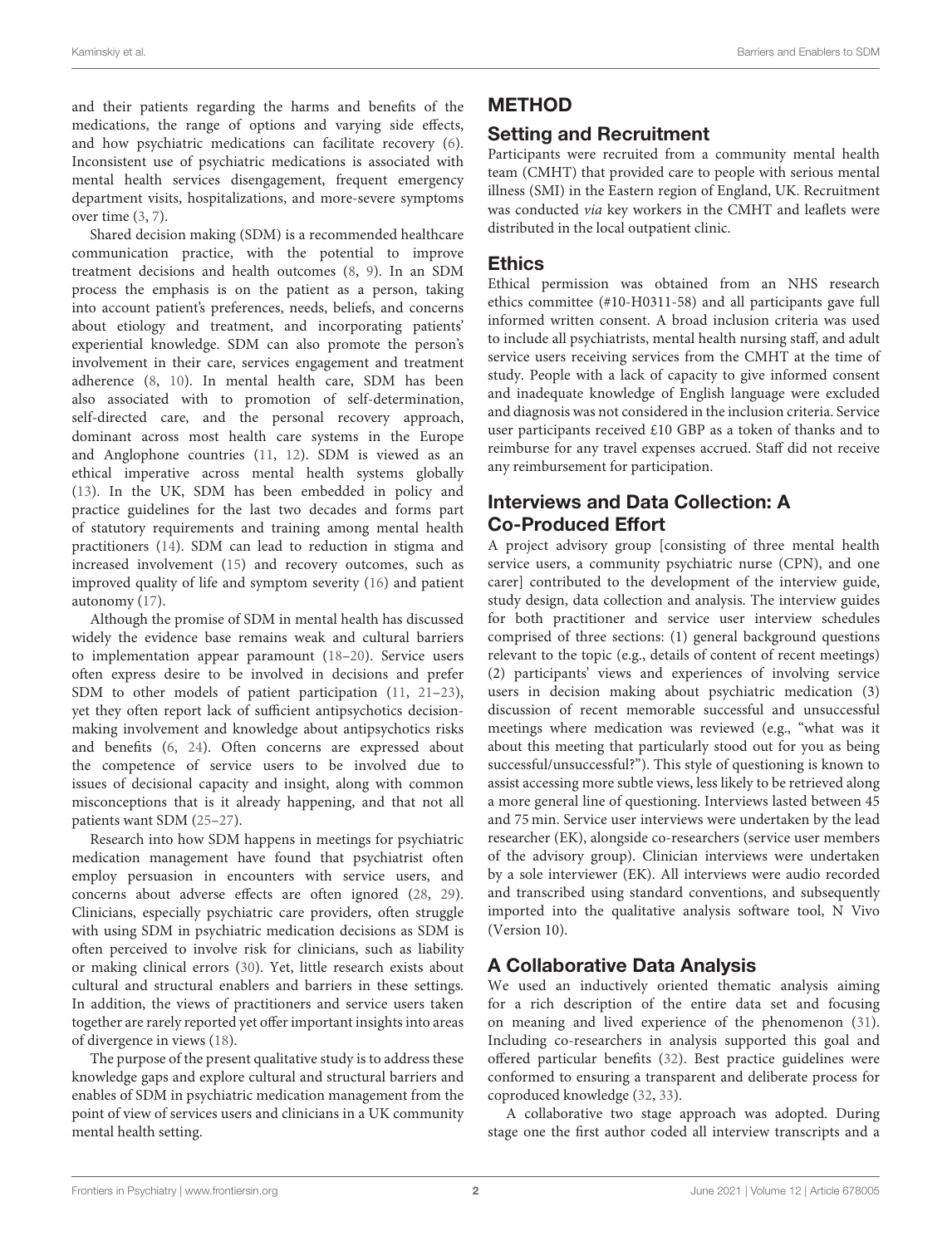<span id="page-2-0"></span>

|  |  |  |  | <b>TABLE 1</b>   Service user participant characteristics. |
|--|--|--|--|------------------------------------------------------------|
|--|--|--|--|------------------------------------------------------------|

| Participant<br>pseudonym                                        | Age |                                                                                         | currently prescribed       | Gender Class/type of medication Named medication, if known                                 | Length of time taking psychiatric Discusses medication<br>medication or since medication<br>changed                         | with                                |
|-----------------------------------------------------------------|-----|-----------------------------------------------------------------------------------------|----------------------------|--------------------------------------------------------------------------------------------|-----------------------------------------------------------------------------------------------------------------------------|-------------------------------------|
| Natasha                                                         | 31  | F                                                                                       | Antidepressant             | Unknown                                                                                    | Six months taking current medication CPN, GP                                                                                |                                     |
| 36<br>Holly                                                     |     | F                                                                                       | Antidepressant             | Trepidone, 200 mg Efexor (or known<br>as Venlafaxine), 300 mg. Also<br>Gabapentin for pain | Taken psychiatric medication on and Clinical psychologist, GP<br>off since 19 years old. (17 years<br>approx)               |                                     |
|                                                                 |     |                                                                                         | Mood stabilizer (for pain) |                                                                                            |                                                                                                                             |                                     |
| Carrie                                                          | 38  | $\mathsf F$                                                                             | Antidepressant             | Fluoxetine, Mirtazapine, tryptophan,<br>Aripiprazole                                       | Taken psychiatric medication on and Psychiatrist, GP, social<br>off for around 10 years. Most recent<br>change 4 months ago | worker                              |
|                                                                 |     |                                                                                         | Antipsychotic              |                                                                                            |                                                                                                                             |                                     |
| Carl                                                            | 28  | M                                                                                       | Antidepressant             | Unknown                                                                                    | Just over a year                                                                                                            | GP, CPN, psychiatrist               |
| Noel                                                            | 47  | M                                                                                       | Antipsychotics             | Haloperidol, amitriptyline,<br>resperidone, depixol                                        | On and off for 30 years.                                                                                                    | Psychiatrist, CPN, social<br>worker |
| F<br>34<br>Ziggy<br>F<br>Linda<br>22<br>31<br>M<br><b>Terry</b> |     | Antidepressant                                                                          |                            |                                                                                            |                                                                                                                             |                                     |
|                                                                 |     |                                                                                         | Antidepressant             | Amitriptyline                                                                              | 2 months since new medication                                                                                               | CPN, psychiatrist, GP               |
|                                                                 |     |                                                                                         | Antidepressant             | Venlafaxine                                                                                | 2 months since new medication                                                                                               | Psychiatrist, GP, CPN               |
|                                                                 |     |                                                                                         | Atypical antipsychotic     | Closapine 400 mg                                                                           | 2 years. Reduction in dose 9 months<br>ago                                                                                  | CPN, psychiatrist                   |
| David                                                           | 23  | M                                                                                       | Unknown                    | Unknown                                                                                    | 4-5 months                                                                                                                  | Psychiatrist, CPN                   |
| Lara                                                            | 42  | F                                                                                       | Antidepressant             | Venlafaxine                                                                                | 2 weeks since new medication                                                                                                | GP, psychiatrist                    |
| Peter                                                           | 50  | Μ                                                                                       | Unknown                    | Unknown                                                                                    | Unknown                                                                                                                     | GP                                  |
| Andrew                                                          | 49  | M                                                                                       | Antidepressant             | Unknown                                                                                    | Since 2010                                                                                                                  | Psychiatrist, GP                    |
| Lizzy                                                           | 54  | F                                                                                       | Antidepressant             | Venlafaxine, lithium (1,000 mg)                                                            | Venlafaxine: unknown. Lithium-6<br>years since dose changed. Total<br>10-15 years been taking lithium                       | CPN, psychiatrist                   |
|                                                                 |     |                                                                                         | Mood stabilizer            |                                                                                            |                                                                                                                             |                                     |
| Casey                                                           | 28  | F                                                                                       | Antidepressant             | (200 milligrams), sleeping tablet                                                          | medication for $\sim$ 2 and a half years                                                                                    | GP, psychiatrist, nurse             |
|                                                                 |     | Fluoxetine, (60 milligrams) merotratine Has been taking psychiatric<br>Sleeping tablets |                            |                                                                                            |                                                                                                                             |                                     |
| Rosie                                                           | 24  | -F                                                                                      | Antidepressant             | Venlafaxine, abilify (aripiprazole)                                                        | Abilify changed recently but has been Psychiatrist<br>prescribed antidepressants for 8<br>years                             |                                     |
|                                                                 |     |                                                                                         | Antipsychotic              |                                                                                            |                                                                                                                             |                                     |

sub sample were coded independently by the third author and additional team member, followed by group discussion where themes were continually and iteratively reviewed.

Stage two involved a co-production, collaborative analysis of several transcripts from the service user interview data, undertaken with all members of the project advisory group. During this phase six group analysis meetings took place. These meetings involved group coding of transcripts, discussions of theme structure, and salience and divergence.

### RESULTS

Our sample included 30 participants, of which 15 were service users, 7 (out of a total of 8) psychiatrists working in the pathway, and 8 (out of a total of 9) nurses. Background information for participants are shown in **[Tables 1](#page-2-0)**, **[2](#page-3-0)**. Service users aged from 22 to 54 ( $M = 36$ , SD = 10.18) and 60% ( $N = 9$ ) were women. The CMHT served ∼260 service users, with diverse needs and SMI. The maximum length of stay within this service was 18 months. The majority of service user participants in this study were prescribed antidepressants ( $n = 14, 93.3\%$ ), followed by antipsychotics ( $n = 4, 26.6\%$ ), mood stabilizers ( $n = 2, 13.3\%$ ) and sleep medication ( $n = 1, 6.6\%$ ). The majority of psychiatrists and all the nurses interviewed had worked in the CMHT for over 6 months.

Three emergent superordinate themes were identified: "Enacting SDM in service users–provider interactions," "The Therapeutic Relationship as an enabler of SDM," and "structural challenges to achieving SDM in practice."

# Enacting SDM in Service Users-Provider **Interactions**

Four subordinate themes comprise the first broad domain which encapsulates perceived key features of SDM for psychiatric medication management comprising: (1) the importance of SU ownership and control, (2) the dilemma of providing information about adverse effects, (3) a meeting of experts valuing experiential knowledge, and (4) being ill as a barrier.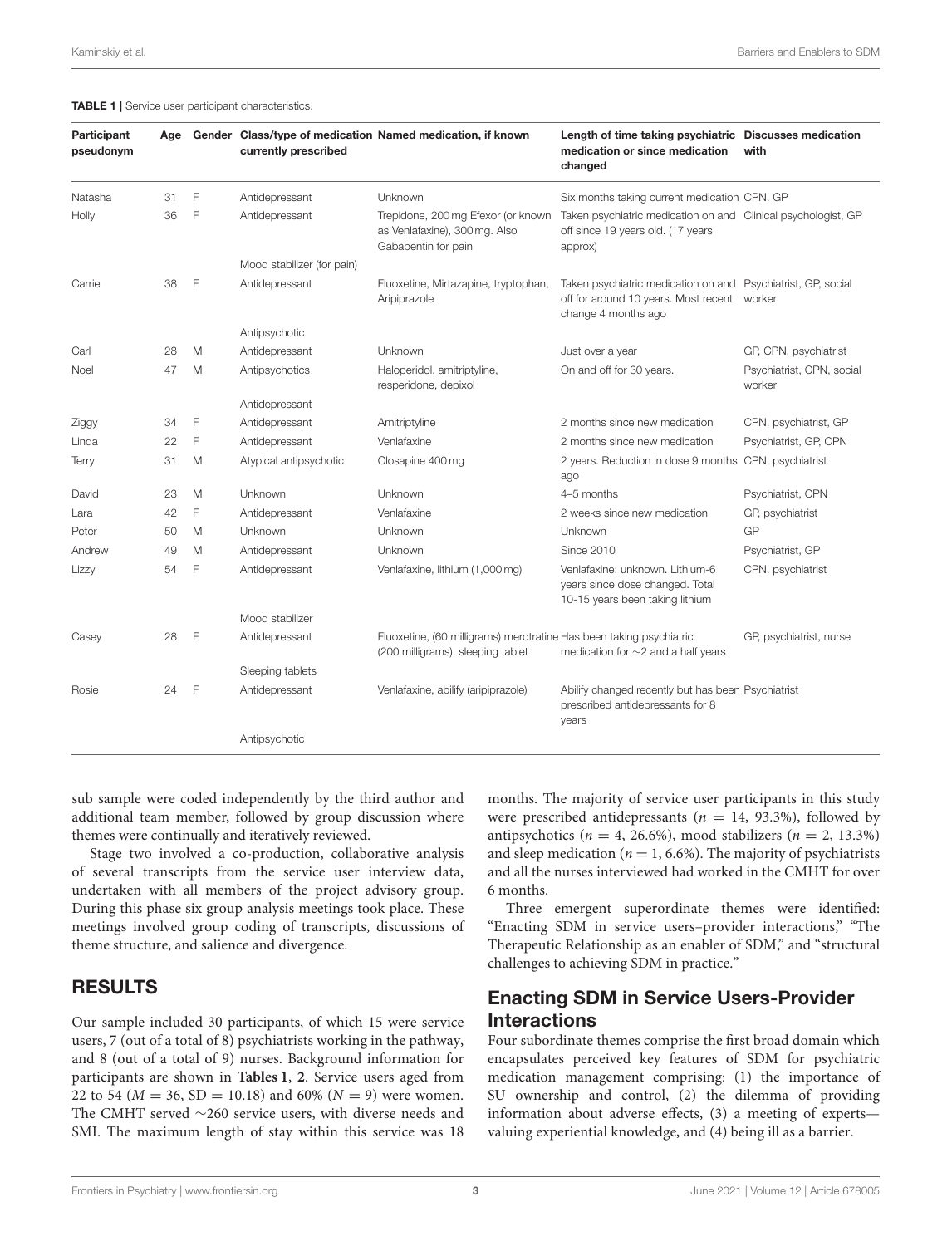#### <span id="page-3-0"></span>TABLE 2 | Clinician participant characteristics.

| Participant<br>identifier | Gender | Job title and length of time working in the<br>CMHT pathway (at time of interview). Other<br>background information                                                                                         |
|---------------------------|--------|-------------------------------------------------------------------------------------------------------------------------------------------------------------------------------------------------------------|
| Psychiatrist 1            | Μ      | Consultant Psychiatrist for over 2 years in this<br>pathway. Qualified as a Consultant a number of<br>years ago and has worked in different mental health<br>teams locally.                                 |
| Psychiatrist 2            | Μ      | Consultant Psychiatrist in this pathway for $\sim$ 8<br>months. Previous role was also community based<br>psychiatry. Relatively newly qualified.                                                           |
| Psychiatrist 3            | F      | Consultant Psychiatrist in this pathway for $\sim$ 1 year.<br>Qualified as a consultant a number of years ago and<br>has experience of many parts of MH services locally.                                   |
| Psychiatrist 4            | Μ      | Has acted as a Locum Consultant Psychiatrist in<br>the pathway for $\sim$ 2 months. Previously has worked<br>in many different MH teams and contexts<br>(acute/community) across different parts of the UK. |
| Psychiatrist 5            | F      | Consultant Psychiatrist on specialist register.<br>Unknown length of time in pathway, but has worked<br>in the NHS for a number of years.                                                                   |
| Psychiatrist 6            | F      | Consultant psychiatrist in this pathway for 2 years.<br>Number of years experience in other parts of MH<br>service.                                                                                         |
| Psychiatrist 7            | F      | Consultant psychiatrist in this pathway for $\sim$ 3<br>months. Newly qualified.                                                                                                                            |
| CPN <sub>1</sub>          | F      | Worked in pathway for $\sim$ 2 years. Extensive previous<br>experience of psychiatric nursing.                                                                                                              |
| CPN <sub>2</sub>          | F      | Worked in pathway for over 2 years. Extensive<br>previous experience of community psychiatric<br>nursing.                                                                                                   |
| CPN <sub>3</sub>          | F      | Team leader and community psychiatric nurse.<br>Worked in pathway for over 2 years and extensive<br>previous experience of psychiatric nursing.                                                             |
| CPN 4                     | F      | Worked in pathway for over 2 years. Extensive<br>previous experience of community psychiatric<br>nursing.                                                                                                   |
| CPN <sub>5</sub>          | Μ      | Worked in pathway for over 2 years. Extensive<br>previous experience of community psychiatric<br>nursing.                                                                                                   |
| CPN <sub>6</sub>          | F      | Worked in pathway for $\sim$ 2 years. Extensive previous<br>experience of community psychiatric nursing.                                                                                                    |
| CPN <sub>7</sub>          | F      | Worked in pathway for over 2 years. Extensive<br>previous experience of community psychiatric<br>nursing.                                                                                                   |
| CPN <sub>8</sub>          | F      | Worked in pathway for over 2 years. Extensive<br>previous experience of community psychiatric<br>nursing.                                                                                                   |

### The Importance of Service User Ownership and Control

Service users, psychiatrists, and nurses viewed SDM in terms of encouraging service users to have increased say over decisions concerning medication, and promoting ownership and selfdetermination in meetings concerning medication. All three groups strived toward the service user achieving greater selfmanagement skills. Receiving a full explanation of options and gaining detailed information about adverse effects was related to feelings of increased control for service users and referred to

specifically by clinicians when describing memorable examples of success. For service users, being able to understand the information about the options were associated with feelings of increased control. However, this was tapered by acknowledging that during periods of crisis increased guidance and less ownership over the decision is possible and the "sad truth you just need someone to treat you" (Holly<sup>∗</sup> ) (see section Being Ill as a barrier). In these more difficult times, having information to take away and revisit was associated with feeling more in control.

Casey: But I just think if I'd been given that information and going through it yourself and having time to discuss it, you're going to understand. I just think you'd feel like you had more control and, you know, that might reduce stigma, as well as you feeling you can take control of what's going on.

[ ∗ all names are pseudonyms]

CPN 4: I think she gained an understanding about how medication could be useful and, how, you know, it had its place. But she was... but she was taking control appropriately for when she took it. I felt, yeah, she's got it now, and that left me feeling reassured about her coming off it this time.

For service users not feeling involved in discussion about options in routine, while not in crises, was associated with feelings of helplessness and lack of control.

Rosie: The last time that I saw her [the psychiatrist], my medication was increased, and my mood was low but I didn't really know, like I wanted more options and I thought that it would have been better if I had talked it through with her a bit more about increasing the dose and instead she just increased the dose and that' it.

### The Dilemma of Providing Information About Adverse Effects

All stakeholder groups stressed the importance of weighing up information and ensuring service users are provided with information about the potential adverse effects of medication options, advocated in standard models of SDM [\(9\)](#page-7-7). For most service user participants there was a general concern about associated adverse effects and many had previous negative experiences of medication. Many participants referred to not always receiving adequate information. Likewise, most psychiatrists, while stressing the importance of disclosing possible adverse effects, often referred to not doing so due to time constraints and limiting the conversation about what side effects might be important to them. Instead, psychiatrists preferred referring service users to other sources of information, such as leaflets. In addition, while psychiatrists did not think they would deliberately withhold information on adverse effects, some acknowledged that at times, limiting the discussion about adverse effects and possible benefits of the medication was used as a way (consciously or unconsciously) to encourage concordance and avoid possible conflict [\(28\)](#page-8-14).

Andrew: One thing is that you are never given enough information about the side effects.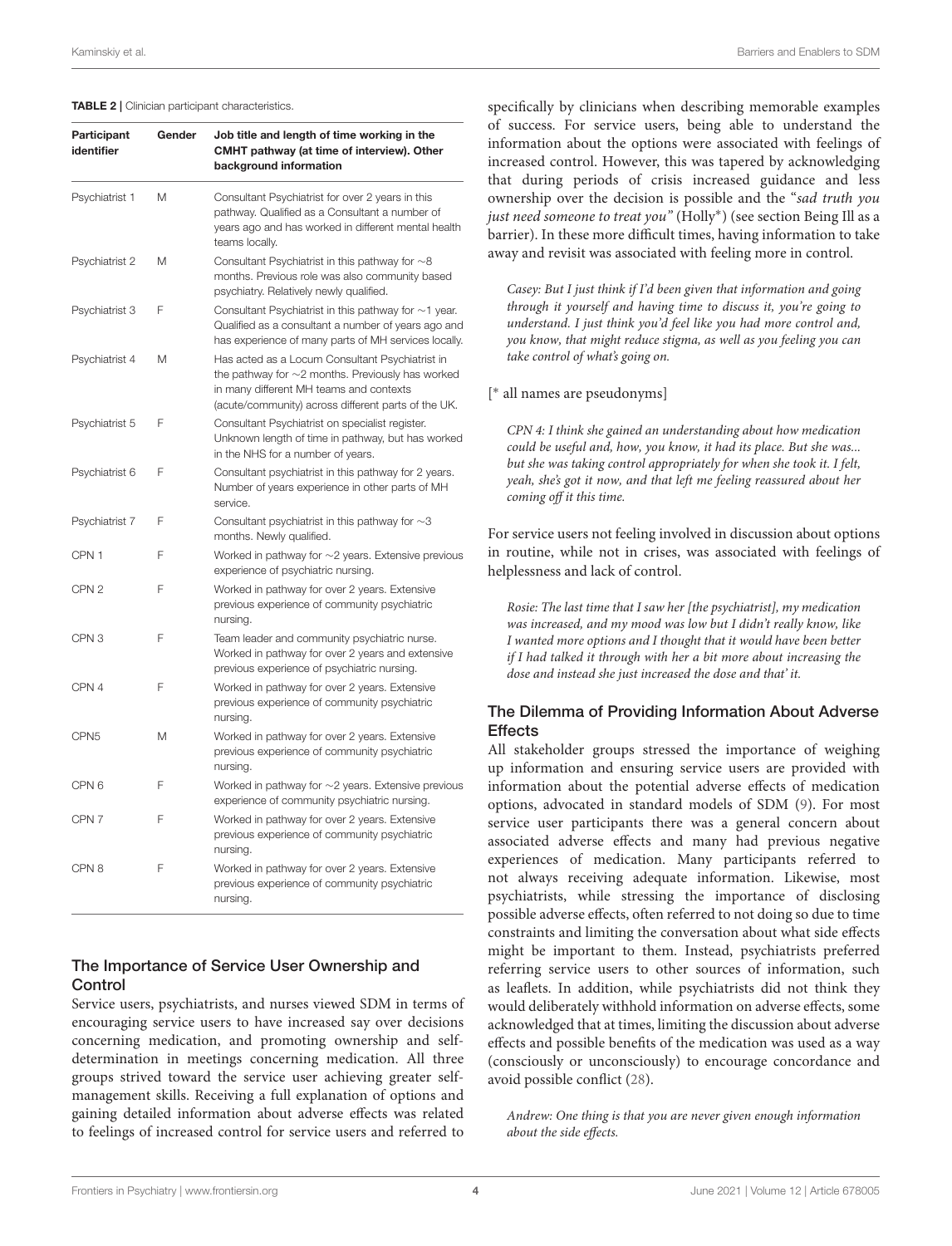Psychiatrist 1: And I'm probably not great about telling people about possible longer term side effects about things and particularly anti psychotics I suppose. I guess there are slightly peculiar circumstances, so if someone's psychotic and has lots of delusions and is fairly wound up in them then a conversation about medication can go a slightly odd way and tend to focus on symptoms that might be otherwise quite secondary.

Psychiatrist 2: I think I'd usually say the commonest side effects that other people have mentioned to me about medication, but I usually tell them to look it up on the leaflet I provide, or the internet, because there's no way I can go through all the side effects and I don't know which of the side effects might be important to them.

### A Meeting of Experts—Valuing Experiential Knowledge

The vast majority of service users and CPN participants mentioned the importance of service user's experiential knowledge for meaningful sharing of expertise in decisions. The importance of both parties having a say, and equally contributing to the conversation, is seen as integral to SDM. This may be particularly important given acknowledged uncertainty of helpfulness of medication options in this context.

Linda: Um, I think ideally it should be um, a collaboration between the um, psychiatrist or prescribing doctor and the service user, so there's sort of the knowledge of the different types of medication on the one side and then the SU knows how they are feeling, they know, sort of whether they've got sort of patterns to their moods that sort of certain types of drugs are more able to help with so it's sort of a feedback situation, with both of them contributing.

Psychiatrists also emphasized the importance of honesty and, at times, disagreement was considered a success (and highlighted this during descriptions of successful meetings). However, CPNs and service users directly expressed the importance of experiential knowledge and a shared dialogue. This aspect was less explicit in the psychiatrists' interviews who instead saw their role as advisors for the evidence base of medication options, which then may subsequently be weighed up by the service user (see also section The importance of service user ownership and control, above).

#### Being Ill as a Barrier

Challenges surrounding being ill or in crisis for service users involvement in medication related decisions were discussed by practitioners and service users. While research highlights that many inpatients remain capable of participating meaningfully during crisis [e.g., [\(34\)](#page-8-20)] for service users, reinforcing information and increased guidance become of greater importance during crisis than at other times.

Carl: Um, I think if I'd been in a better place mentally at that time I might have pulled up some questions, um but given how I was at the time, um I don't think I could have done much more because I was looking to be informed by her [the psychiatrist] as much as anything and, you know, that didn't really happen at that point in time.

Lack of insight, or the SU not accepting that they are mentally ill, was mentioned by both CPNs and psychiatrists as a key challenge to SDM and was associated with changing how information is presented and how medication conversations are constructed. Problems when someone was acutely unwell being framed as "lacking insight" by practitioners is an important issue in that a person's competence to participate is directly challenged by this construction. Service users didn't directly refer to problems of lacking insight, but instead referred to functional problems of poor concentration, memory problems, and distress hindering being able to weigh up and process information about medication or be able express oneself clearly.

CPN 2: Particularly if someone's very ill and their insight is very poor, and you think, this person really does need to take medication, they're really unwell,... it's important to find out, to support and listen and advise and yet encourage concordance.

Psychiatrist 6: If they don't necessarily see it as part of being ill, and then it becomes quite difficult to involve people um on the same level because you have to walk a fine line. . . . It's not about giving the wrong information but giving information that would lead people to consider perhaps the options more carefully.

# The Therapeutic Relationship as an Enabler of SDM

Practitioners and service users alike emphasize the importance of achieving a constructive therapeutic alliance and see this as essential. Establishing trust and communicating honestly is seen as an integral aspect of SDM by all participant groups (see section Trust and honesty), yet different conceptualizations about the longer-term, caring, and supportive aspects of relationships emerge between stakeholders (see section Walking the Journey Together and Continuity of Care).

#### Trust and Honesty

Service user participants were aware of the effort required by both parties to establish a deeper relationship and understood that SDM requires honesty on both sides. Several participants referred to not just establishing a general rapport but rather an ongoing effort in building mutual trust. Experiences that denigrated trust were highlighted by service users as particularly damaging for SDM. One participant referred to having to overcome previous issues with trust and having to make a deliberate effort to trust practitioners in order to embark on their own recovery process,

David: I have to do everything I can to allow myself to get better but if it means I have to trust somebody that I don't know, which is very, very difficult for me to do, then so be it. Carrie: I think the main thing is to be as honest as possible.....the honesty and the trust I think as well, and you know you kind of build up a relationship with somebody and you get to trust them.

When describing memorable positive meetings, psychiatrists referred to establishing rapport and service users feeling able to speak openly and honestly. Some psychiatrists acknowledge that there are potentially differing agendas in conversations concerning medication [and that conflict may emerge when medication is deemed as the best course of action [see [\(28\)](#page-8-14)]. In this context, service users feeling able to express their views honestly is seen as a particular success. Conversely, issues of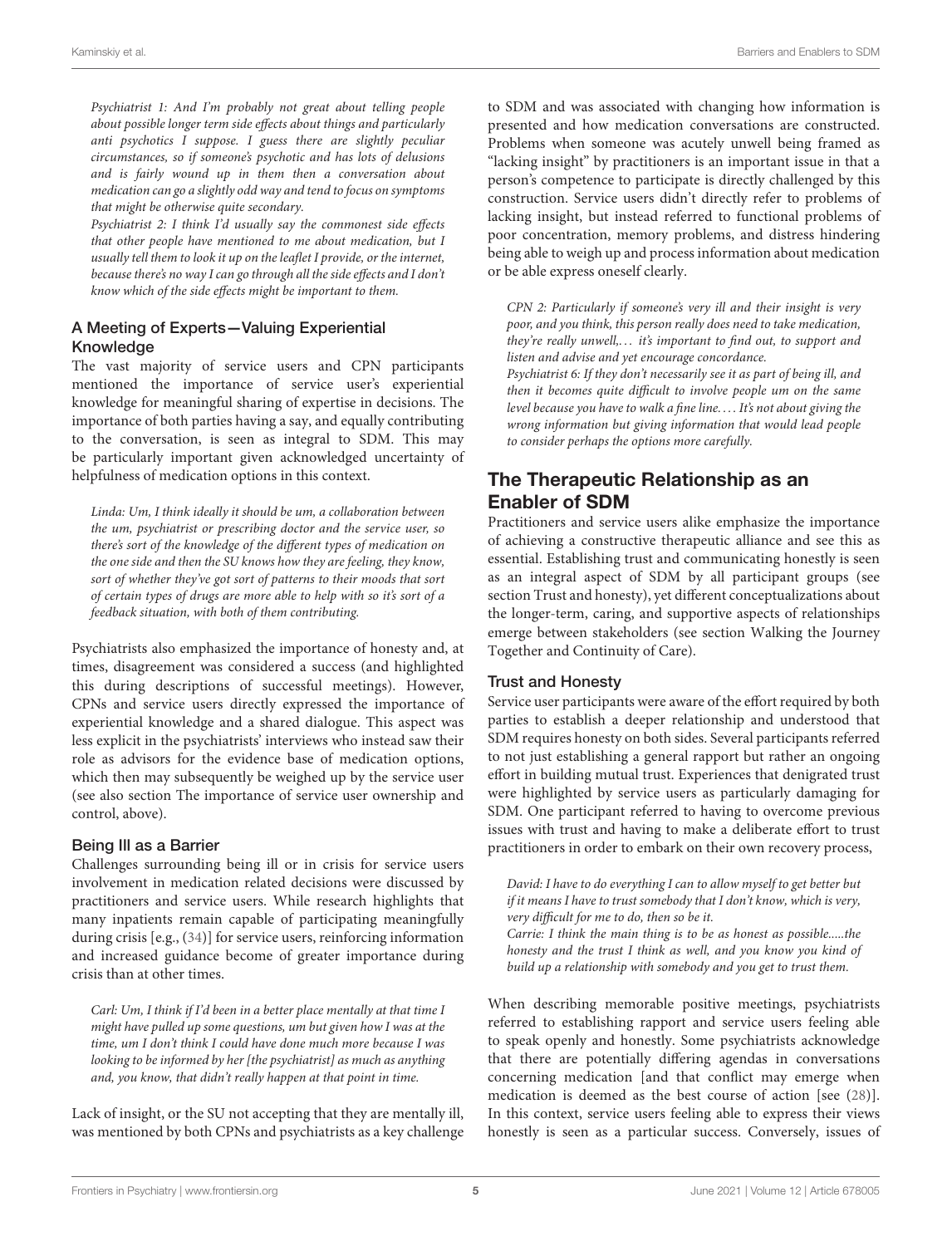false compliance, or service users withholding information about medication was often described as particularly concerning (but a common reality) for many psychiatrists and CPNs.

Psychiatrist 3: I thought it was really good that she was able to talk frankly about the pros and cons of the medication and she felt she could say she needed this stuff. Yeah, good rapport, trust, a sense that she could say what she really wanted.... [Because] I cannot be absolutely sure that people are being absolutely honest with me and would say. "I don't want to take it." I mean some of them are going to say, "I got out of there . . . without losing face" and that's the problem, I don't want people to go away and not take the drug because they can't face me, but they will, some of them."

#### Walking the Journey Together and Continuity of Care

Establishing a long-term partnership and supporting people with their personal recovery journeys was seen as integral to the process of SDM for CPNs and SU participants. CPNs referred to the importance of a supportive, long term relationship with SUs. Care and empathy is emphasized reinforcing a deeper level of connection as a way of facilitating a collaborative partnership. Both groups saw this as a continued reflective process, of being held accountable, pushing forward and having a belief in one's potential during more difficult times, and celebrating, and reflecting on success over time. For SUs, meaningful involvement was not seen as a series of isolated decisions, but instead, a practitioner seeing and commenting on change over time was connected to feelings of being known and cared about (see Natasha, below).

CPN 2: So there's a kind of walking the journey together, and sometimes he's pulling back a bit and I'm pushing forward and we were at different paths pulling in different directions. That push pull stuff, [and] probably the success is about two people building up a mutual respect and real affection for each other [And, for example] thinking "I really care about you."

Natasha: I don't know, I think it's because he [CPN] kept comparing to how I was and how I am. So, you know; look how far you've come, it was all just really positive, rather than "okay, you've taken it, well done." Yeah, it was real...and he was like; "well done, you know, before you would have stopped and that would have been it but I'm glad you have, you know, I' really proud of you, you've done this, you're doing so well."

Overall, psychiatrists didn't emphasize longer term or caring aspects of the therapeutic relationship. Only one psychiatrist (in an example of a successful meeting) described how knowing the person was an important feature of the meeting, and in general, this was seen as not being central to the psychiatrist's role (see also section The changing role of the Psychiatrist, below).

# Structural Challenges to Achieving SDM in **Practice**

This theme reflects participants' views surrounding the attitudes, structures and cultural challenges of embedding SDM in psychiatric medication management practice. Sub themes include the move toward psychiatrists being seen as performing an expert consultative role (The changing role of the Psychiatrist), construction of distress as a medicalized phenomenon and the associated labeling and stigmas as a barrier to SDM (Medicalization of distress, Labeling, and stigma), and fear of coercion as a barrier (Fear of coercion as a barrier to SDM).

#### The Changing Role of the Psychiatrist

Psychiatrists often discussed the changing role of the psychiatrist toward that of being an expert advisor and performing a consultative role in the medication management process. Five psychiatrists referred to changing roles in recent years, with family doctors (GPs) providing ongoing continuity of care. This connected to the wider trend that longer term care for people occur in the context of primary care and that psychiatrists often only become involved as experts during crisis periods, or in complex cases.

Psychiatrist 5: Compared to the past, where you would see a patient and would continue to see them for a good length of time, you'd build a relationship and you are overseeing the treatment for a long period of time. From there to now it's moving towardz the GP being the center managing the patients and the consultant psychiatrist providing a sort of consultative model... and there are sort of pros and cons with either. But the current model is one of where you don't see the psychiatrist unless it's um, extremely complex, extremely risky.

#### Medicalization of Distress, Labeling, and Stigma

Concerns surrounding the dominant discourse of medical understandings of mental health problems and distress emerged as a barrier to collaborative decision making across all three stakeholder groups. Within this, there were differences in conceptualization across participant groups. Service users referred to worries about labeling and stigma associated with a psychiatric diagnosis, and as problematic for SDM. For some participants, diagnosis related to feeling labeled and prejudged impacting feelings of not being valued or listened to in conversations about medication. Ziggy, when describing a memorable negative meeting with his psychiatrist, refers to a pretense of listening by the psychiatrist and feeling ignored:"And there are some semblances of listening, but it's not really going in because in their mind they've already put a label on me." For SUs this theme is also connected to feelings of being spoken down to, of not having a voice, and of a culture of doctor knows best. In Natasha's quote below, feelings of being attacked, looked down upon and judged connected to being unable to contribute in a conversation with her psychiatrist.

Natasha: I felt like I was being attacked and I don't know, it was like I was coming to them for help, it just felt like I was just being attacked and judged and sort of looked down on and it just made me feel really uncomfortable, upset. The fact that I was too scared to say anything, it was, you know, just horrible, it made me feel even worse.

Stigma was less directly referred to by psychiatrists and CPNs. Instead, for some psychiatrists and CPNs the trend toward an increased medicalization of distress and pathologization of emotions is seen as an emergent and important problem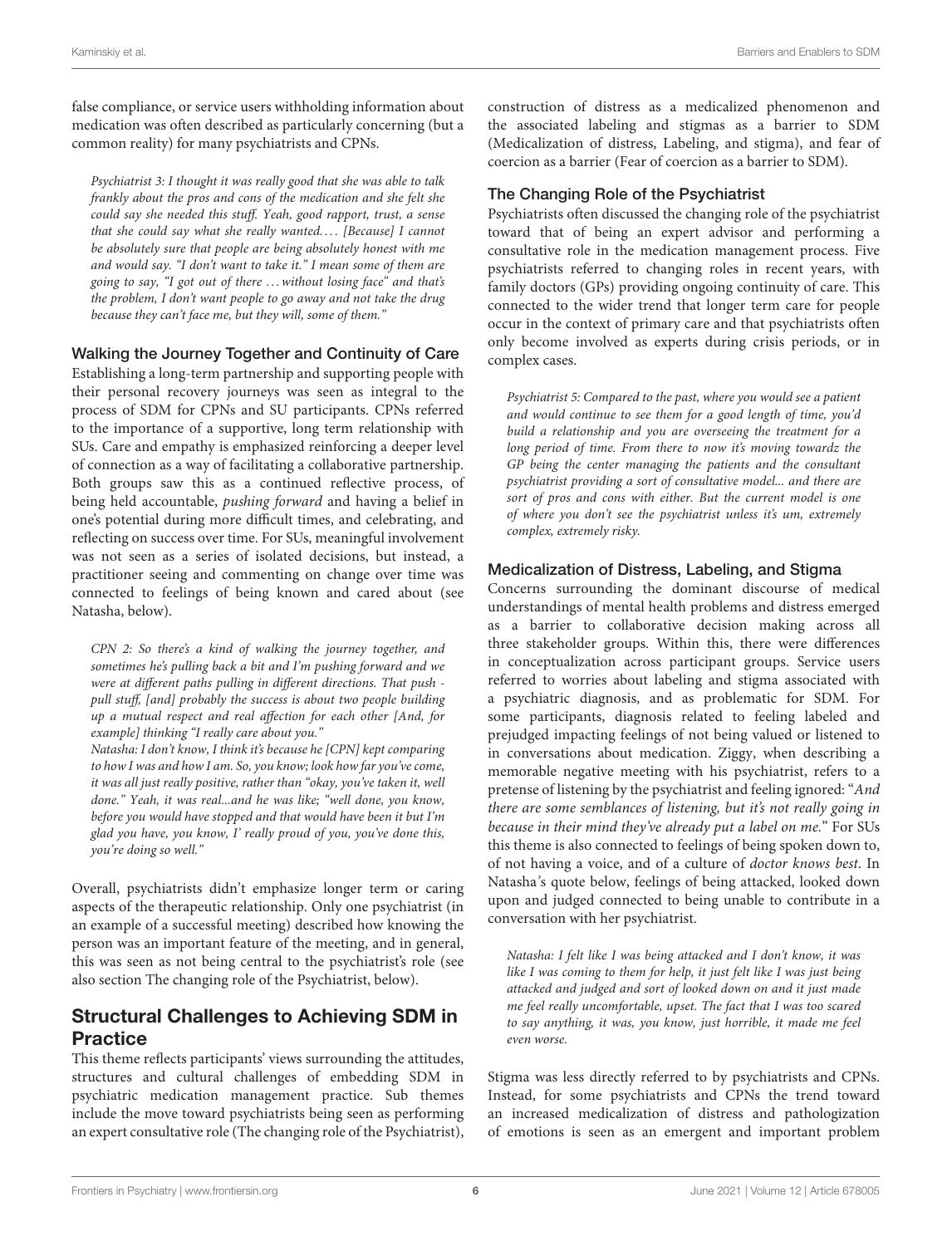for adopting a holistic approach and open discussions with service users. This was seen as problematic for some CPNs and psychiatrist participants who referred to feeling an increasing pressure to prescribe connected to feeling that service users expect a biomedical explanation and treatment for their mental health problems. Here, passivity and "wanting to be led" was seen as a challenge for SDM in mental health.

Psychiatrist 6: And I think there's quite a push for society to see, um, emotions as abnormal and therefore needing treatment. And I think that's certainly increased in the last couple of years, where I see people who are under distress and find it very difficult to deal with emotions that, um, that are probably, um, a combination of social changes and, um, a kind of breakdown of society's normal coping strategies. So that's my sense.

#### Fear of Coercion as A Barrier to SDM

The context of mental health services operating within a legal framework and specifically the role of the Mental Health Act (MHA) in removing choice and freedom in the decision making process was acknowledged as a barrier to collaborative decision making by psychiatrist and SU participants. Fear of coercion and the legal context was seen as a particular barrier, hindering honest dialogue, and preventing trust from being established. In one interview a psychiatrist refers to a memorable recent meeting with a service user and reflects that the service user may be withholding information or feeling pressure to take prescribed medication because of his previous experience "he may be worried that people will cart him off to hospital if he stops taking it." Often a general fear of coercion was not necessarily based on direct previous experience of being treated under the MHA, but a general awareness of the legal context.

Terry: . . . so I thought to myself; if I get these things going on in my brain, I won't tell a psychiatrist because I don't want to be in hospital.

Interviewer: So that's something you've learnt?

Terry: Try and be as honest as you can but hold back a little bit because you don't want to sort of end up in hospital when you look different to society.

Interestingly, fear of coercion was not explicitly mentioned by CPNs, perhaps suggestive of the differing role the CPN performs to the psychiatrist in this pathway.

# **DISCUSSION**

The findings of this study support broader conceptions of SDM as a longer term process of trial and error, prioritizing honest open dialogue, valuing experiential knowledge, positive risk taking, and viewing psychiatric medication as only one possible choice in a wider personal tool box approach [\(8,](#page-7-6) [30,](#page-8-16) [35\)](#page-8-21).

These findings support other research exploring service users' views of SDM and highlight the enabling role therapeutic relationships play for SDM in mental health [\(11\)](#page-8-0). Therapeutic relationships and their connection to shared decision making has been relatively unexplored. Research suggests that positive outcomes of therapeutic relationships may be mediated by impacts on increased involvement and SDM [\(36,](#page-8-22) [37\)](#page-8-23).

Considerations of how power is enacted in mental health services is critical [\(38\)](#page-8-24). Insidious forms of power, and perceived labeling, stigma and self-stigma impact SDM directly via professional attitudes toward service users. Many SDM professionals view people with SMI as incapable of participating; and service users may internalize associated stigmatizing attitudes, further hindering a person's confidence to express themselves and portray their preferences and values in encounters with professionals [\(34\)](#page-8-20).

Other forms of power, such as "aesulpian power" (or a power to heal) suggest it is important to recognize that prescribers perform important symbolic and functional roles [\(39\)](#page-8-25). Yet, for psychiatric medication management, this may lead to an overly medicalized approach, with subsequent reduced emphasis on personal meanings and wider psychological and social understandings of medicines and threatening the ideal of a meeting of experts and of experiential knowledge holding weight encounters [\(40,](#page-8-26) [41\)](#page-8-27). A clearer focus on shared risk taking as a way of conceptualizing SDM for such encounters would allow for a diffusion of power and authority and can lead to a meaningful exploration of issues of accountability within the system along with the context of the person's broader life implications [\(30\)](#page-8-16).

# Implications for Practice

The findings suggest that future interventions to promote SDM in practice need to take a multi-faceted approach, including a focus on changing attitudes amongst mental health practitioners, and empowering service users [\(12\)](#page-8-1). Recent SDM interventions have advocated for this broader organizational change approach and show early promise, suggesting that attitudes can be effectively changed to support the embedding of SDM in practice [\(6,](#page-7-4) [8,](#page-7-6) [34\)](#page-8-20). However, implementing SDM in mental health settings requires particular attention to the unique defining cultural features of this system. Interventions with a particular emphasis on tackling the insidious effects of labeling and stigma in psychiatry represent an important avenue for future interventions and implementation of SDM in mental health [\(34\)](#page-8-20). The importance of co-production in the development and implementation of interventions to embed SDM in practice, may be particularly important in this regard [\(20\)](#page-8-8). In addition, promoting continuity of care and longer term relationships is an important practical implication of the findings. The findings suggest that the role of the CPN for collaborative psychiatric medication management practices may be particularly important. In the UK, an increasing fragmentation of services, and increased emphasis on time-limited focused provision leads to increasing concerns about the impact service design has on health outcomes via reduced continuity of care, both within and across different pathways [\(42,](#page-8-28) [43\)](#page-8-29).

# Strengths and Limitations of This Study

Presentation of themes across three stakeholder groups (CPNs, service users and psychiatrists) allowed for discussion of complexities and areas of convergence and divergence in themes between stakeholder groups. Arguably incorporating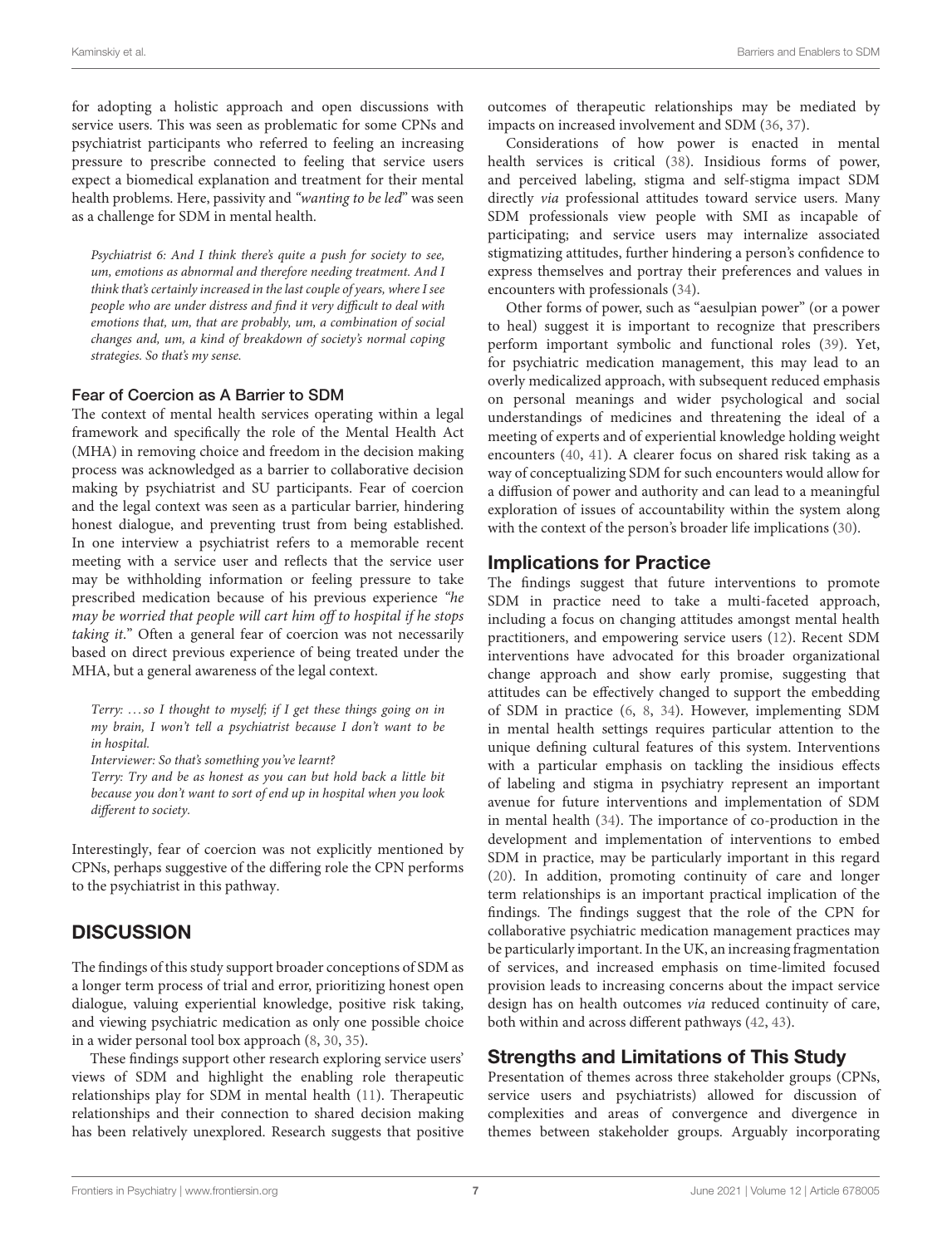multiple stakeholder groups also allows for a more sophisticated construction. The co-produced elements of the research process, and the inclusion of collaborative analysis phases enabled through active involvement from the SU advisory group during the analysis phases strengthened the credibility and quality of the results. However, it may be that by highlighting differences between groups, an artificial portrayal of homogeneity in views within stakeholder groups is presented, portraying a crude distinction that, for example, psychiatrists have one position on this topic, and CPNs or service users another. This was not the explicit intention and hopefully we were able to portray the complexity of the themes and present both inter as well as intra group differences in discourse.

The fact that participants were all recruited from CMHT in one locality, should be considered in relation to relevance of findings to other service users and practitioner populations. It is also possible that selection bias was present in the recruitment of service users participants within the pathway (this issue doesn't apply to interviews with professionals in that all but one participated). It may be that those service users with existing good relationships were approached for participation by gatekeepers (mental health professionals in the CMHT). Also, people with strong views or memorable experiences on the topic may have been more interested in participating. As such, future research should seek to recruit a more inclusive and varied service user sample and involve a larger more representative sample.

#### Concluding Remarks

This is among the first studies to explore both practitioner and service user perceptions of SDM for psychiatric medication management. This study's importance is also reflected in the inclusion of CPN's views (an under researched group) alongside service user and psychiatrist views about SDM for medication management is an important contribution. Currently there is insufficient research examining wider cultural and structural enablers and barriers for successful implementation in everyday psychiatric practice. These results offer a detailed contextualized

# REFERENCES

- <span id="page-7-0"></span>1. Goff DC. The pharmacologic treatment of schizophrenia-2021. JAMA. (2021) 325:175–6. doi: [10.1001/jama.2020.19048](https://doi.org/10.1001/jama.2020.19048)
- <span id="page-7-1"></span>2. Goff DC, Falkai P, Fleischhacker WW, Girgis RR, Kahn RM, Uchida H, et al. The long-term effects of antipsychotic medication on clinical course in schizophrenia. Am J Psychiatry. (2017) 174:840–9. doi: [10.1176/appi.ajp.2017.16091016](https://doi.org/10.1176/appi.ajp.2017.16091016)
- <span id="page-7-2"></span>3. Buchanan RW, Kreyenbuhl J, Kelly DL, Noel JM, Boggs DL, Fischer BA, et al. The 2009 schizophrenia PORT psychopharmacological treatment recommendations and summary statements. Schizophr Bull. (2010) 36:71– 93. doi: [10.1093/schbul/sbp116](https://doi.org/10.1093/schbul/sbp116)
- 4. Faden J. How do we select an antipsychotic for those with schizophrenia? Expert Opin Pharmacother. (2019) 20:2195– 9. doi: [10.1080/14656566.2019.1674284](https://doi.org/10.1080/14656566.2019.1674284)
- <span id="page-7-3"></span>5. Whale R, Harris M, Kavanagh G, Wickramasinghe V, Jones CI, Marwaha S, et al. Effectiveness of antipsychotics used in firstepisode psychosis: a naturalistic cohort study. BJPsych Open. (2016) 2:323–9. doi: [10.1192/bjpo.bp.116.002766](https://doi.org/10.1192/bjpo.bp.116.002766)

account of how medication decisions are made and highlight that SDM is a long-term endeavor embedded within therapeutic partnerships. Stakeholder differences in views of SDM reflect a complexity of relations which point to wider system and cultural challenges at different stages of the SDM process. The study provides actionable insights which may help improve SDM practices and improve the quality of psychiatric care.

# DATA AVAILABILITY STATEMENT

De-identified data that support the findings of this study are available from the corresponding author upon reasonable request.

# ETHICS STATEMENT

The studies involving human participants were reviewed and approved by Hertfordshire Research Ethics Committee, NHS. The patients/participants provided their written informed consent to participate in this study.

# AUTHOR CONTRIBUTIONS

EK was lead researcher for this paper, coordinating the data collection and analysis, and final drafting of findings. SR contributed to the analysis of findings and drafting the paper. NM contributed to the analysis of findings and drafting of findings. YZ-I contributed to the wider discussion of literature and links to other literature in the field. All authors contributed to the article and approved the submitted version.

# ACKNOWLEDGMENTS

We would also like to acknowledge Sarah Rae, and the rest of the service user advisory group, and their invaluable assistance in the undertaking of service user interviews, and contribution to analysis meetings.

- <span id="page-7-4"></span>6. Moncrieff J, Azam K, Johnson S, Marston L, Morant N, Darton K, et al. Results of a pilot cluster randomised trial of the use of a medication review tool for people taking antipsychotic medication. BMC Psychiatry. (2016) 16:205. doi: [10.1186/s12888-016-0921-7](https://doi.org/10.1186/s12888-016-0921-7)
- <span id="page-7-5"></span>7. Geretsegger C, Pichler E-M, Gimpl K, Aichhorn W, Stelzig R, Grabher-Stoeffler G, et al. Non-adherence to psychotropic medication assessed by plasma level in newly admitted psychiatric patients: prevalence before acute admission. Psychiatry Clin Neurosci. (2019) 73:175–8. doi: [10.1111/pcn.12809](https://doi.org/10.1111/pcn.12809)
- <span id="page-7-6"></span>8. Zisman-Ilani Y, Barnett E, Harik J, Pavlo A, O'Connell M. Expanding the concept of shared decision making for mental health: systematic search and scoping review of interventions. Ment Heal Rev J. (2017) 22:191– 213. doi: [10.1108/MHRJ-01-2017-0002](https://doi.org/10.1108/MHRJ-01-2017-0002)
- <span id="page-7-7"></span>9. Charles C, Gafni A, Whelan T. Decision-making in the physician-patient encounter: revisiting the shared treatment decision-making model. Soc Sci Med. (1999) 49:651–61. doi: [10.1016/S0277-9536\(99\)00145-8](https://doi.org/10.1016/S0277-9536(99)00145-8)
- <span id="page-7-8"></span>10. Stovell D, Morrison AP, Panayiotou M, Hutton P. Shared treatment decision-making and empowerment related outcomes in psychosis: systematic review and meta-analysis. Br J Psychiatry. (2016) 209:23–8. doi: [10.1192/bjp.bp.114.158931](https://doi.org/10.1192/bjp.bp.114.158931)